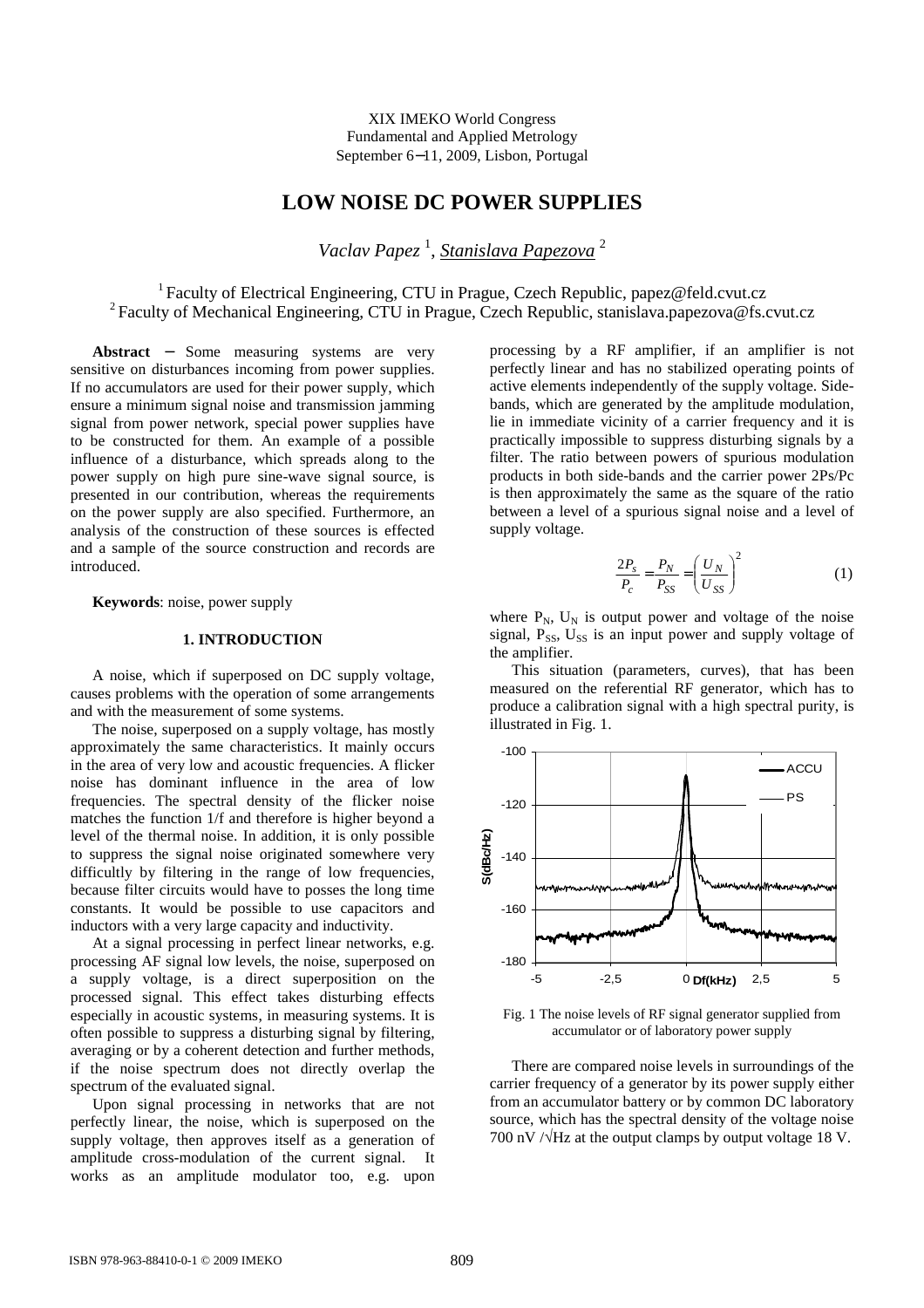## **2. DC SOURCES WITH A VERY LOW NOISE**

Sources with minimum self noise were sought, in order to substitute an accumulator power supply of the high pure sine-wave signal sources for ADC testing.

The level of spurious components identifies the quality of the test signal. These are harmonic signals, in harmonic spurious signals and noise. The level of spurious components and noise keeps down a possibility of using the test signal for quality ADC.

This situation is not much advantageous for ADC converters, which process frequency from DC to a cut-off frequency of the anti-aliasing filter. The cut-off frequency can several fold exceeds the frequency of carrier, therefore converters respond on many harmonic and a noise in a wide frequency range.

Quality of the test signal is characterized e.g. by the ratio of the signal (carrier) to all disturbance signals, which is given by a value SINAD (Signal it Noise and Distortion Ratio), (1), [1]. ( $P_{All}$  is power of all signal components,  $P_0$  is power direct component,  $P_1$  is power of the carrier).

$$
SINAD = 10\log \frac{P_1}{P_{All} - P_0 - P_1}
$$
 (2)

In order that the measuring may always be error-free and not affected by disturbing signals, the test signal has to possess a signal-to-noise ratio significantly higher than the maximum available dynamic range of the tested arrangement. In case of the ADC we will consider as a maximum available dynamic range its signal to noise ratio (SNR), exciting sine signal, its amplitude accordant with the maximum input voltage [2]. Then it is possible to express the required SINAD test signal for n–bit ADC approximately by relation (2):

$$
SINAD - PR \ge (6n + 2) \tag{3}
$$

PR is a protection ratio, which we choose in the range from 10 to 20 dB depending on the required accuracy of the measurement. SINAD, needed for testing of the 16-bit ADC, is around 110 dB, for 24-bit ADC nearly 160 dB. At the minimum feasible bandwidth of the measuring system, 1 to 10 kHz is needed for testing of the 16-bit ADC and the average noise spectral power density in surroundings of the carrier frequency (signed S) at least – 140 dBc/Hz, for 24-bit ADC between -200 and - 190 dBc/Hz.

Practical results for realized RF generator and source sample are shown in the table.

FFT signal analyzer and special system with frequency conversion was used for measuring noise voltage level. FFT signal analyzer (e.g. HP 35670A) is an apparatus not really suitable for noise measuring at the output of DC sources. The external separating circuit has to be connected to the analyzer input. The input of the analyzer isn't matched to the measured circuit in impedance, and input impedance of the analyzer is of an order much greater than the one of the measured circuit. The noise generated at the input of the analyzer is very strong, its level varies in the range 50-100 nV//√Hz. It is

recommended to use low noise preamplifier for measurement of sources with low noise.

|  |                                               | Table 1. Average noise spectral power density of experimental |  |
|--|-----------------------------------------------|---------------------------------------------------------------|--|
|  | RF signal source supplied by various supplies |                                                               |  |

| power supply                       | noise<br>$nV/\sqrt{Hz}$ | $N/V$ ratio<br>for $U_{ss} = 18V$ , | S<br>dBc/Hz | n of<br><b>ADC</b> |
|------------------------------------|-------------------------|-------------------------------------|-------------|--------------------|
|                                    |                         | $I=0.4 A$                           |             | <b>bit</b>         |
| normal<br>laboratory               | 700                     | $-149$                              | $-149$      | $16-18$            |
| laboratory<br>low noise            | 70                      | $-169$                              | $-166$      | $18-20$            |
| clean up<br>regulator              | 20                      | $-180$                              | $-170$      | 20                 |
| realized<br>discrete<br>transistor | 6                       | $-190$                              | $-170$      | 20                 |
| accumulator                        | < 1                     | $\langle -206 \rangle$              | $-170$      | 20                 |

Amplifier must have large dynamic range. In addition, it has to suppress the frequencies lower than approximately 10 Hz, in order not to overload the analyzer by a high-level of flicker noise on low frequencies. Finally, simpler, but more effective solution was used for measurement – a transformer.

The low noise transformer preamplifier Stanford Research system SR554 has been used in transformer mode. It has the ratio 100 in this mode, bandwidth about 10 Hz to 3 kHz for input resistance 50  $\Omega$ , input noise level only 0.5 nV/√Hz and it is already sufficient for measurements on DC sources.

In the system with frequency conversion the measuring signal is transferred by the use of the frequency converting into the frequency band where it can be more easily evaluated. Filter allows a suppression of the certain parts of spectrum signal and thereby the decrease of demand on the dynamic range and linearity of measuring instrument. Block diagram of the circuit arrangement is illustrated in Fig. 2.



Fig. 2 Block diagram of the circuit arrangement

Frequency converter is realized by a mixer and local oscillator, which work on the suitable frequency. Filter is realized either as a crystal notch filter.

This arrangement has these advantages: measured noise signal is frequency transposed into the range of higher frequencies, where's possible to realize the high selective frequency filter more easy and where's also easier measuring of signals with very low levels, because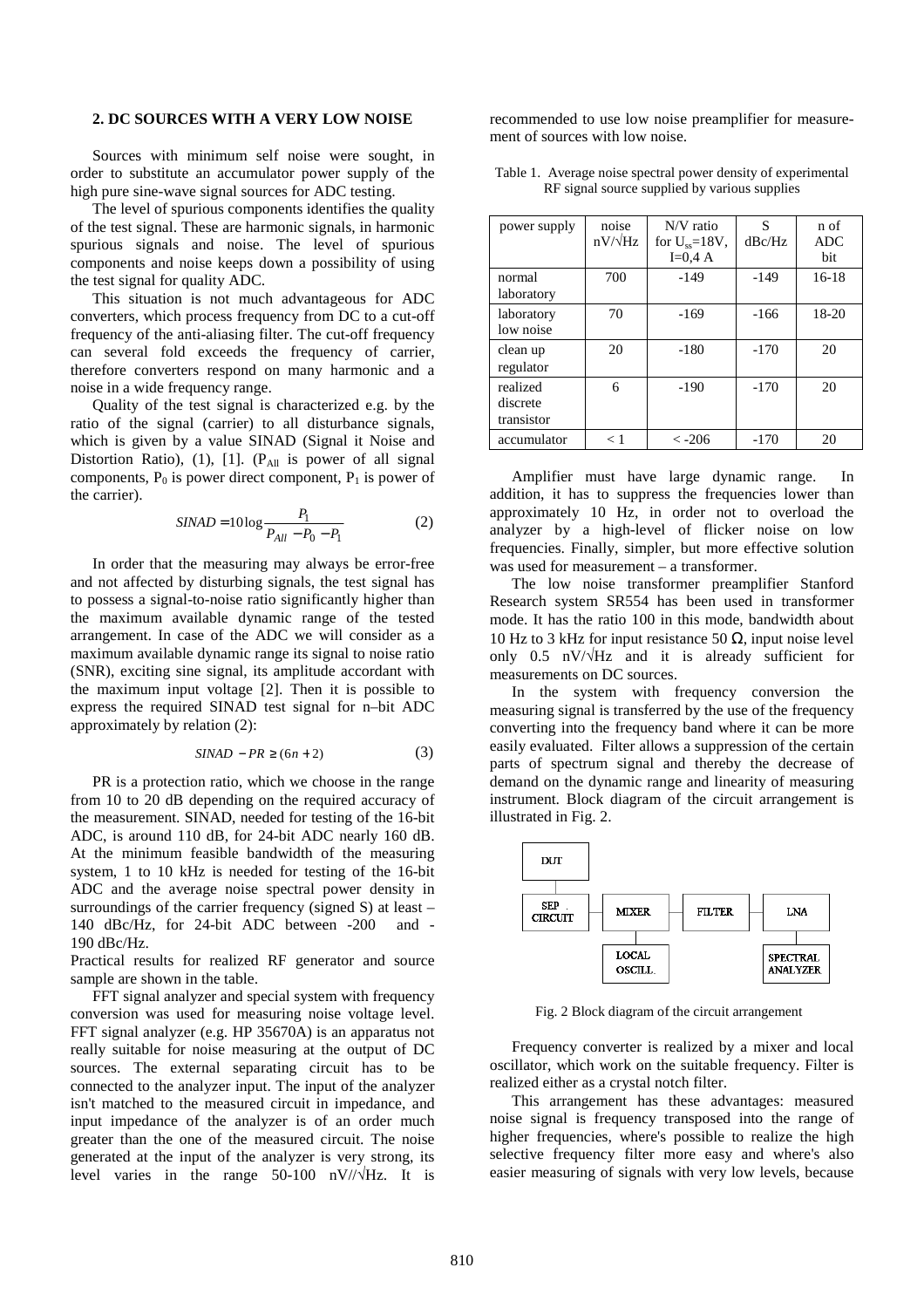the noise figure of used measuring instrument is lower.

Needfulness of using of quality local oscillator, mixer and filter, is disadvantage of the arrangement, which do not take the own noise into measured signal and do not evoke his nonlinear distortion.

Local oscillator has to be frequency stable. It must embody minimal level of phase noise and supply enough high power for the linear mixer. There was used a crystal oscillator type Clapp in this equipment. It works on frequency 1053,28 kHz with a single stage tuned amplifier, which supplies a power as much as 1 W.

The oscillator was supplied by the accumulator. The notch filter, which will be further described, was used for the carrier suppression. The phase noise level of the oscillator is approximately –160 dBc/ $\sqrt{Hz}$  in the carrier spacing to 100 Hz, for higher frequency spacing decreases approximately to  $-170$  dBc/ $\sqrt{\text{Hz}}$ .

Low distortion double-balanced mixer with Schottky diodes is used as a mixer. Since the input signal is a low frequency signal, the mixer port between centres of symmetric transformers is used as mixer input. The used converter allows achieving conversion loss 6 dB and IP value in the range of 30 to 40 dBm.

The filter is realized as a crystal notch filter with very narrow frequency characteristics.

Spectral analyzer Rohde-Schwarz ESPI is used for evaluation of signal spectrum. The low noise amplifier with a noise figure 3 dB and a gain 43 dB was added between the filter output and analyser input for decreasing of high noise figure of the spectral analyzer.

This system allows the measuring of low-frequency noise nearby frequency 1 MHz by using of standard spectral analyzer. So measuring system achieved noise level of -180 dBV/ $\sqrt{Hz}$  at impedance 50 Ω.

The accumulator is the best source with relation to noise. A good 18 V, 10 Ah NiCd accumulator has the voltage noise spectral density less than the value reliably indicated in our laboratory, upon the loading by current 0,4 A at its terminals, which is approximately 1 nV/ $\sqrt{Hz}$ .

Laboratory power sources give results markedly worse. Common laboratory source, which has mains power supply and a output voltage stabilized by an integrated stabilizer, has the voltage noise spectral density approximately 700 nV/ $\sqrt{Hz}$  at output terminals, based on equal conditions as the accumulator. The noise suppression, which already exists at the output of the DC source, is not easy one. A simple connection of a capacitor in parallel to output terminals of the source is not effective, because the source has an inner impedance in order of tens m $\Omega$  and the capacitor, which ensures effective suppression of the noise, would have to posses the impedance at least about one order less at monitored frequency area, which is practically non-productive. Otherwise, it is possible to increase the effectivity of the filtration, e.g. by insertion of further impedance between the source output and the filter capacitor. Results for the filter with the values 10  $\Omega$  and 10 mF are shown Fig. 3.

It is possible to achieve better results by use of an active filter, which is usually designated as a clean-up shunt regulator. It works as a controlled current source

controlled by undesirable noise voltage, which is connected as a shunt at the output of the DC source.This filter is basically the Miller integrator, which uses its very low output impedance corresponding to the capacitor with capacity higher by many orders, when compared to capacitor connected to circuit. The serial resistance can then be much smaller for the implementation of the effective RC filter, than in the case of passive RC filter. The active filter makes smaller increase of the inner resistance of the source and a lower voltage drop.



Fig. 3. Signal noise at the output of the DC power source with filters.

Clean-up regulator enables 10- to 20-fold decrease of the noise level on the value of the voltage noise spectral density approximately 20 nV/ $\sqrt{Hz}$  at the output of the DC source [3]. Its disadvantage is a little complicated construction and mainly setting of the regulator, individually according to used parts, and expressive decrease of the source stability.

Better solution than to try keep down a noise at the output of the DC source, which is originated in this source, is to use the DC source with a minimum level of the self-noise. But low noise power supplies [4], [5] are often not commercially offered, too. Although these sources have the spectral density of the noise at output terminals approximately about one order less than standard laboratory sources (see table), their level of the output noise level is still highest and sources of this kind affect the signal noise of low noise circuits that are supplied from them.

Therefore the best possibility, how to get the DC source with a minimum self-noise, is individual construction according to required parameters, with maximum regard to the minimum self-noise of all partial circuits of a stabilizer.

The source of reference voltage is the first problem. Commercial integrated precision references have very good voltage stability, but the voltage noise spectral density at output terminals usually varies at intervals from 50 to 150 nV/ $\sqrt{Hz}$  and it is an unacceptable value

Typical curve of voltage noise spectral density of precision reference circuit LT1021 in comparison with good stabilizer with Zener diode is presented in Fig.4.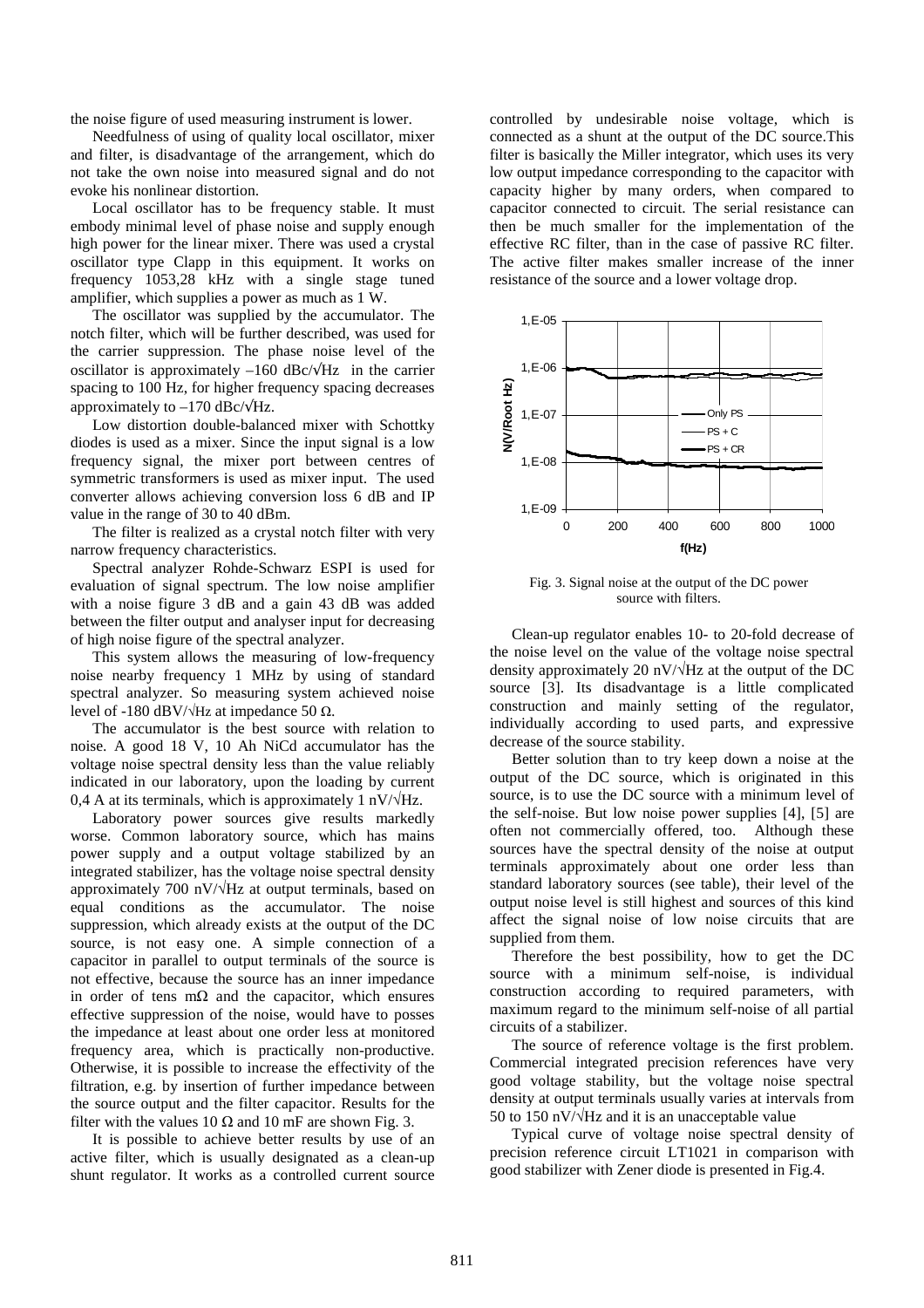Different principles are used to reduce the noise of references - connection of more references, voltage filtration of an active low-pass filter.

Or it is also possible to use a simple RC filter upon the loading by high impedance [6], [7]. Effect of such simple filter with resistance 1 k $\Omega$  and capacitor 3mF is illustrated in Fig. 5. The voltage noise spectral density level is lower than 1 nV/ $\sqrt{Hz}$ , except for the lowest frequencies. We may see the disturbance by distribution power supply network on a frequency 50 Hz and odd multiple.



Fig. 4. Signal noise at the output of the reference voltage source and Zener diode stabilizer.



Fig. 5. Signal noise at the output of the reference voltage source and reference voltage source with filter.

An operational amplifier is usually used as a differential amplifier. Is it simple, but not convenient solution. Operational amplifier has too high gain coefficient. The gain of order of hundreds is sufficient for the source with a load current up to 1 A. Operational amplifier  $(OA)$  currently has the gain  $10<sup>6</sup>$ . High gain endangers the source stabilization and so it has to be reduced by negative feedback. OA also generates the inconsiderable noise, equivalent to voltage noise spectral density at its input varies between tens nV/√Hz also for low noise OA. Values of the voltage noise spectral density about 1 nV/ $\sqrt{Hz}$  [8] are reached only by ultralow noise operational amplifiers of highest quality at source resistances in order from units to tens of  $\Omega$ .

A one-stage differential amplifier with two low-noise bipolar transistors reaches as a differential amplifier for a source with a load current up to 1 A. Equivalent voltage noise spectral density at the input of two-transistor amplifier is in unit value of  $nV/\sqrt{Hz}$ , low noise transistors of highest quality also have values less than 1 nV/ $\sqrt{Hz}$  in an entire band of acoustic frequencies [9], [10].

 It is again necessary to observe the right choice of working points of transistors and those corresponding impedances networks, which are connected to transistors, to achieve the optimal noise of transistors.

The power transistor is the least critical part of the stabilizer, because its noise is not further amplified. However, incorrectly designed high power amplifier can itself generate the high-level noise. Most often used emitter follower usually generates the highest noise of all basic transistor connections (common emitter, base, collector mode). This situation is illustrated in Fig. 6, where the frequency dependence of the voltage noise spectral density is displayed for emitter follower with output voltage 12 V and current 0,5 A, that is supplied from the base and collector by the accumulator.



Fig. 6. Emitter follower noise.

The output noise level is considerably high, despite practically insignificant noise levels of the sources. Noise figure of the emitter amplifier is 20 dB minimum. The connection of high power transistor in common emitter mode is preferable. It has the noise value approximately 6 dB at the same power and with a good transistor. It is advantageous, if the transistor has maximum current gain. Its noise affects the resulting source noise, at least.

However, it is quite impossible to neglect the noise characteristics of any devices that are used in source. Noise from the standpoint of the construction and technology of resistance and capacitor and mismatch wiring can approve oneself.

The typical course of frequency dependence of the voltage noise spectral density of metal film resistor  $1kΩ$ with maximum power dissipation 2 W, where voltage 30 V DC is applied, is presented in Fig. 7. It represents flicker noise in the area of lower frequencies, where its level decreases with steepness of approximately 10 dB/ /decade.

The flicker noise is not practically demonstrated in case of the same wire resistor, loaded in the same way. The measured noise level matches to the thermal noise, measuring instrument noise and outer disturbance.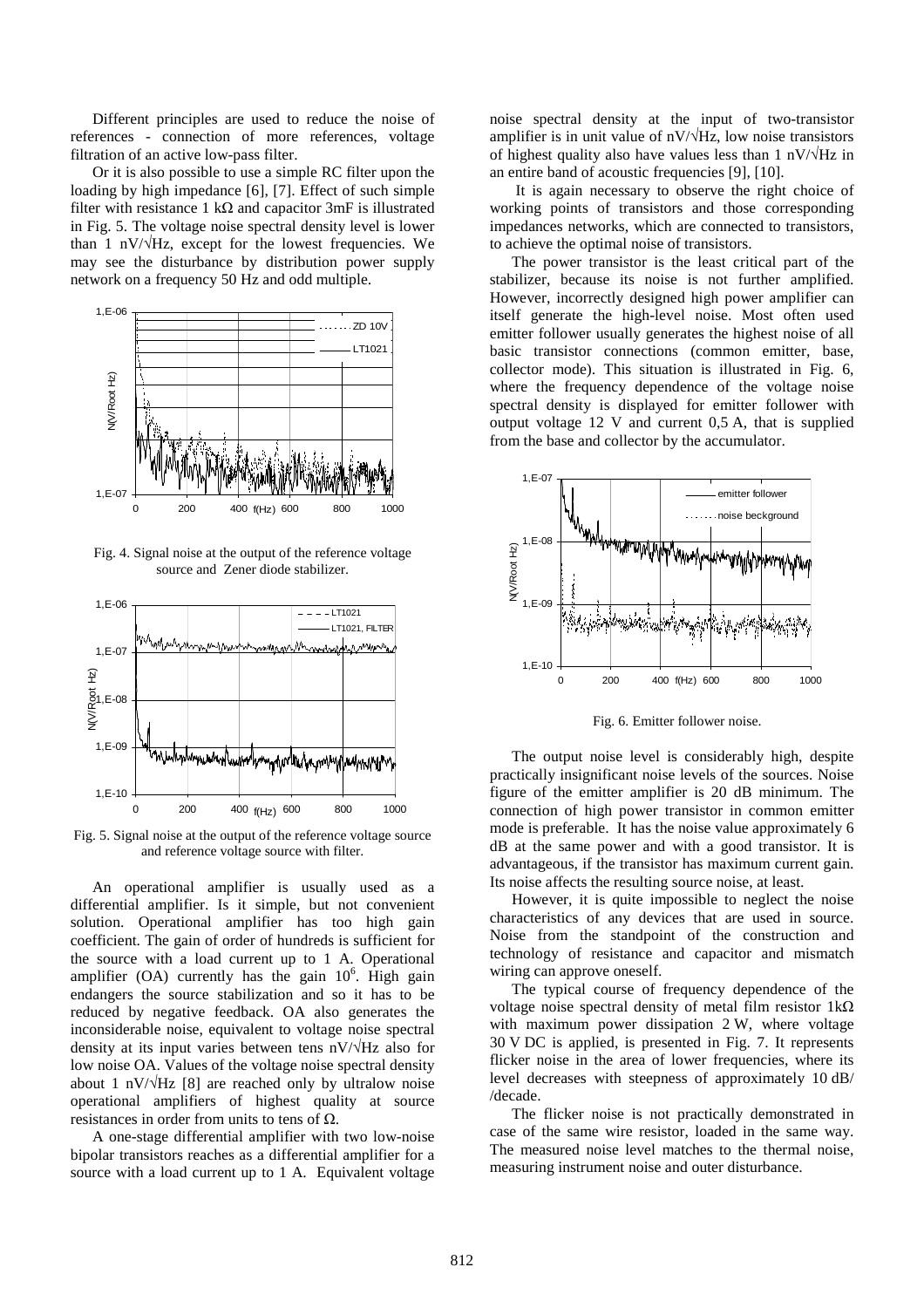

Fig. 7. Noise at the terminals of resistor

A component corresponding to the thermal noise is always visible at the terminal voltage of each resistor. If we describe this voltage by use of the source of noise voltage that is connected in series with the resistor, this voltage magnitude corresponds to the relation (4).

$$
\overline{U}_{nt}^{2} = 4kTBR
$$
 (4)

where  $U_{nt}^2$  is mean value of the square voltage noise

- k Boltzmann constant 1,38  $10^{-23}$  J/K<br>T temperature (K)
- T temperature (K)<br>B effective bandy
- effective bandwidth, in which the voltage noise is indicated
- R is resistance value

 The voltage noise spectral density of thermal noise is independent of frequency; voltage, current or power of the thermal noise depends only on frequency bandwidth, in which they are monitored. The voltage noise spectral density indicated e.g. on terminal of the resistor 1 k $\Omega$ , is approximately 2 nV  $/\sqrt{Hz}$ , at the correction of basic noise of this instrument, at the temperature 300 K and in case of matched measurement instrument.

If a current flows through resistor, the voltage noise on resistor rises even above a value of thermal noise too. This noise, due to irregularity of current flow across the different potential barriers in material, is called a flicker noise according to its character, or according to frequency dependence of the voltage noise spectral density of the noise 1/f. The flicker noise reaches the maximum level at resistors that are made out of composite materials with high resistivity, such as carbon composition resistors, varnish resistors and carbon film resistors.

It is possible to describe the mean value of voltage noise square of flicker noise by formula (5).

$$
\overline{U}_{nf}^2 = A I^{\alpha} R^{\beta} f^{-\gamma} \tag{5}
$$

where  $U_{\text{nf}}^2$  is the mean value of the voltage noise square

- A constant given by the design of the resistor
- I current flowing through the resistor
- R resistance of the resistor
- α, β are exponents dependent on resistor structure, usually  $\alpha = \beta = 2$
- γ exponent indicating the frequency dependence of the noise, usually  $\gamma = 1$

 It is possible to determine voltage noise, indicated on the resistor in certain frequency band, according to the integral (relation (5)) in the range of frequency band (6).

$$
\overline{U}_{nf} = \sqrt{\int_{f_1}^{f_2} A I^2 R^2 f^{-1} df} = \sqrt{A U^2 \ln \frac{f_2}{f_1}} = U \sqrt{A} \sqrt{\ln \frac{f_2}{f_1}}
$$
\n(6)

where  $f_1$ ,  $f_2$  are limits of the frequency band.

Indicated level of the noise voltage depends only on the ratio of high and low cut-off frequency and voltage, which is fed to the resistor. That is why the noise index is criterion of the noise, defined as the ratio of the RMS noise voltage, in micro volts, to the applied DC voltage, in Volts, expressed in decibels, when the associated pass band for the noise is one decade, or simply  $\mu$ V/V/Dec in dB. But in practice, the level of the noise voltage depends in minor extent also on the value of resistance, whereas the level of the noise voltage grows approximately with  $3<sup>rd</sup>$  root of the resistance value.

Typical values of the voltage noise spectral density at the frequency 10 Hz are presented in the table 2 for common types of resistors. Lower values are valid for resistors of approximately 100  $\Omega$ , the higher ones for resistors 100 kΩ. The levels of the noise voltage, which matches the noise value, are approximately 5 times higher, than values of the voltage noise spectral density on frequency 10 Hz, as it is mathematically possible to derive out of the relation (6).

Table 2. Typical values for voltage noise spectral density of flicker noise of resistors

| material             | $U_{\text{nf}}$ at 10 Hz (nV/V $\sqrt{Hz}$ ) |
|----------------------|----------------------------------------------|
| carbon film          | 30-300                                       |
| thick film           | $10-50$                                      |
| metal thin film      | $2 - 20$                                     |
| wire, foil resistors | <∪                                           |

The capacitors, used in low noise circuits, must primarily have the minimal leakage current. The random component of this current again creates noise voltage on capacitor corresponding approximately to flicker noise. A special characteristic of the capacitor is that the capacitor alone works as filter for this voltage and it makes its attenuation so much the greater, whereby the time response of the capacitor is greater (defines the time in seconds, in which the voltage across the capacitor discharges to 37 % of the fully charged state).

Capacitors, which are used in low noise circuits, have to be the plastic film type (Polypropylene-Sulphide, Polyethylennapthtalate or Polyester). They have excellent characteristics at low temperatures to 40 °C, their time constant is approximately  $10^5$  s. Special care must be taken when soldering these, so that they don't overheat. The mica or the ceramic capacitors are used as capacitors with capacity of order from units to tens of pF (only the NP0 type), which have excellent characteristics again.